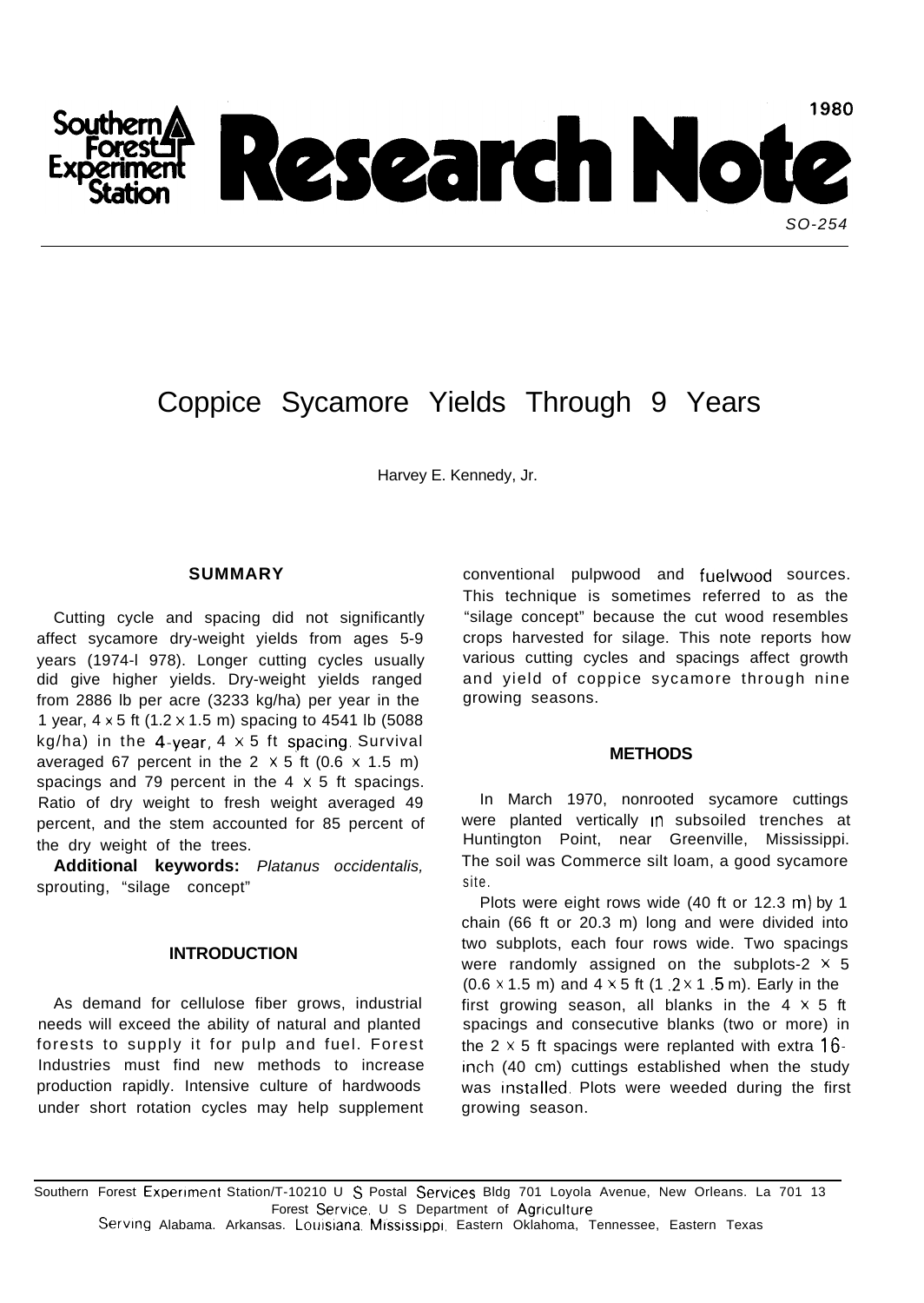A randomized block split-plot design was used for this study. Cutting cycles were 1, 2, 3, and 4 years. Eachcombination of cutting cycle andspacing had four replications. The 1 -year cycle has received eight cuttings; the 2-year cycle, four cuttings; the 3-year cycle, three cuttings; and the 4-year cycle, two cuttings. Cutting was done in January or February each year except 1974, when floodwaters delayed cutting until March.

For each subplot, growth and yield were measured on the central 50 ft (15.4 m) of the two center rows; the rest of the plot formed a border.

When trees were cut, stems plus branches of all trees within each measurement area were weighed on a balance at the study site (fig. 1). Freshweight yields per acre were calculated from this data.



Figure 1 *.-Weighing freshly cut green trees at the plantation site.*

Fresh and dry weights of stems and branches separately, stump diameter at the point of cut, and stem length were measured on three trees (the northernmost trees on the west row) from each subplot. Dry weights were determined after plants

were dried 48 hours in a forced-air oven at  $105^{\circ}$ C. Total aboveground weights were obtained, and ratios of total dry to fresh weight and of stems to branches (fresh and dry) were determined.

I calculated dry-weight yield per acre per year for each subplot by multiplying the fresh weight per acre by the ratio of dry weight to fresh weight in the sample. Data were analyzed with analysis of variance and Duncan's multiple range test at the 0.05 level of probability.

## **RESULTS AND DISCUSSION**

Results through 4 years (1970-1973) were reported in Kennedy (1975). At that time the 2-, 3-, and 4-year cutting cycles yielded significantly more dry weight (slightly more than 7,000 lb) than the 1 -year cutting cycle yielded (slightly more than 4,000 lb). The  $2 \times 5$  ft spacing yielded significantly more than the  $4 \times 5$  ft yielded. Interaction between spacing and cutting cycle was not significant. Ratio of dry weight to fresh weight averaged 43 percent, and the proportion of dry weight in the stem averaged 81 percent in the 1 -year cutting cycle and 95 percent in the 4-year cutting cycle. Survival averaged 90 percent.

In the fifth through eighth growing seasons (1974-l 977; I-, 2-, and 4-year cutting cycle) and for the fifth through ninth growing seasons (1974-I 978; 3-year cutting cycle), survival in the 2 x 5 ft spacing dropped to 67 percent, a reduction of 20-25 percent since the fourth growing season. The  $4 \times 5$  ft spacing had 79 percent survival, a reduction of 5-l 0 percent. Other researchers have reported that stands planted at close spacings, 1 x 1 (0.3  $\times$  0.3 m) to 4  $\times$  4 ft (1.2  $\times$  1.2 m), will gradually thin themselves to about  $4 \times 6$  (1.2 × 1.9 m) to  $5 \times 5$ ft (1.5 x 1.5 m) spacing. This self-thinning seems to be happening in the Huntington Point plantation; the original 2  $\times$  5 ft spacing is now about 3  $\times$  5 (1 .0  $\times$ 1.5 m) and the  $4 \times 5$  spacing is now about  $5 \times 5$  ft.

Dry-weight yields did not differ significantly among treatments during 1974-1978 (table 1), probably because yields within replications differed greatly. Yields were much smaller than 1970-l 973 yields (11 percent in the 1 -year,  $2 \times 5$  ft

Kennedy is Principal Silviculturist at the Southern Hardwoods Laboratory maintained at Stoneville, Mississippi, by the Southern Forest Experiment Station, Forest Service-USDA, in cooperation with the Mississippi Agricultural and Forestry Experiment Station and the Southern Hardwood Forest Research Group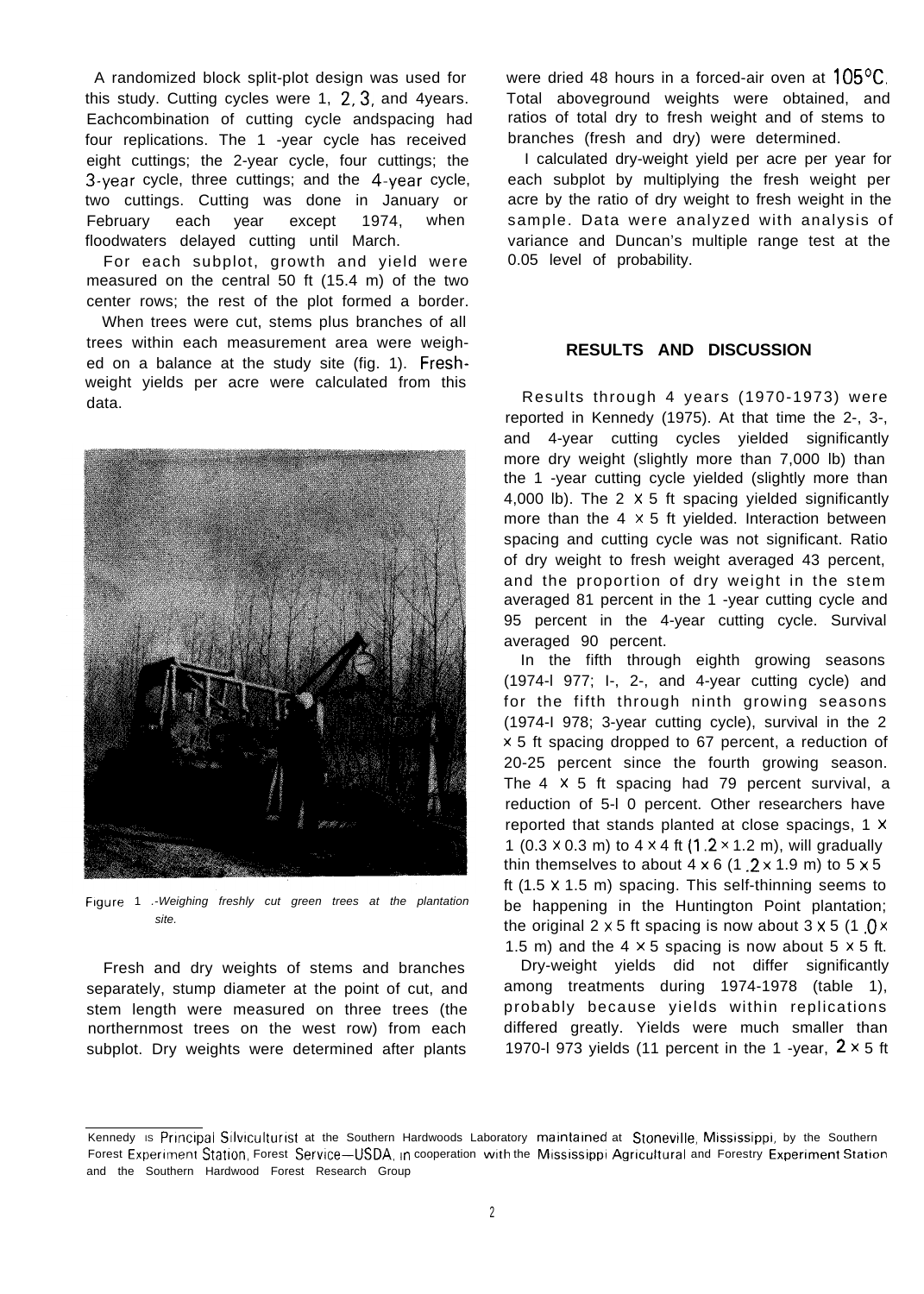spacing to 42 percent in the 3-year,  $4 \times 5$  ft spacing). During the second 4 years, longer cutting cycles still usually produced higher yields.

Yields during 1974-l 978 were lower than ones reported by other researchers (Belanger and Saucier 1975, White and Hook 1975). Yet, even though yields in this study were lower, the highest yields were still in the longer cutting cycles.

Trees were significantly shorter in the 1974-l 978 period than in the 1970-I 973 period; diameters were not significantly smaller (table 2). A significant interaction among treatments for heights and diameters was caused by varying degrees of growth differences.

Trees were smaller and yields lower during 1974-1978 than during 1970-I 973 for several reasons. Reduced survival could have led to lower yields because fewer trees were available. But the remaining trees should have grown more because of more growing space per tree. Climatic and insect conditions at the site might also have lessened yields. The Mississippi River flooded the plantation for several weeks early in the 1974 and 1975 growing seasons. Then the 1976 growing season was dry, and the 1977 growing season was extremely dry. Also, the sycamore tussock moth

*(Nalisidota harrisii* Walsh) completely defoliated plantation trees during July and August in 1976 and 1977. Results over the next 4 years should answer whether the reduction was caused by climatic and insect conditions at the study site or by the imposed treatments or by a combination of all these factors.

Ratios of dry weight to fresh weight and proportion of dry weight in stems were not affected by cutting cycle and spacing (table 1). Dry to fresh weight ratios average 49 percent, a gain of about 5 percentage points from the average after four growing seasons. These percentages are similar to the 50 percent dry to wet weight ratios reported by Steinbeck and May (1971). The proportion of dry weight in stems was probably not affected much by treatments. Over all treatments, proportion of dry weight in stems averaged 85 percent. This proportion is about 5 percent smaller than it was in 1970-l 974, probably because the trees had more branches, as each tree had more growing space.

If forest managers are considering using short rotations and close spacings for sycamore, they should probably plant at  $4 \times 6$  ft to  $5 \times 5$  ft spacings and use cutting cycles of 4 to 5 years to maximize yields.

| Spacing (feet)          |      |             | Dry weight             |             |                                                                                |        | Ratio dry to Proportion of dry  |    |
|-------------------------|------|-------------|------------------------|-------------|--------------------------------------------------------------------------------|--------|---------------------------------|----|
| and cutting             |      |             |                        |             | fresh                                                                          | weight | weight in stem                  |    |
| cycle (years)           |      | 1970-73     |                        | 1974-78     |                                                                                |        | 1970-73 1974-78 1970-73 1974-78 |    |
|                         |      |             |                        |             | ------lb/acre/yr. (kg/ha/yr.)------ ------------------percent----------------- |        |                                 |    |
| 2x5                     |      |             |                        |             |                                                                                |        |                                 |    |
|                         |      | 4349 (4875) |                        | 3702 (4149) | 44                                                                             | 49     | 81                              | 83 |
| $\overline{\mathbf{2}}$ | 7001 | (7847)      |                        | 4260 (4775) | 45                                                                             | 49     | 90                              | 87 |
| 3                       | 7210 |             | $(8081)$ 4164 $(4667)$ |             | 41                                                                             | 47     | 92                              | 83 |
| 4                       | 7161 |             | $(8026)$ 4448 $(4986)$ |             | 46                                                                             | 51     | 95                              | 92 |
| $4 \times 5$            |      |             |                        |             |                                                                                |        |                                 |    |
| 1                       | 3229 | (3619)      |                        | 2886 (3235) | 46                                                                             | 47     | 85                              | 84 |
| $\mathbf 2$             | 5167 | (5791)      |                        | 3347 (3752) | 41                                                                             | 48     | 86                              | 83 |
| 3                       | 6175 | (6921)      |                        | 4278 (4795) | 43                                                                             | 50     | 91                              | 79 |
| 4                       | 6441 | (7219)      | 4541 (5090)            |             | 42                                                                             | 49     | 95                              | 88 |

**Table 1** *.-Average annual dry weight, ratio of dry to fresh weight, and dry weight percentages of stems by spacing and cutting cycle for 1970-1973 and 1974-1978*